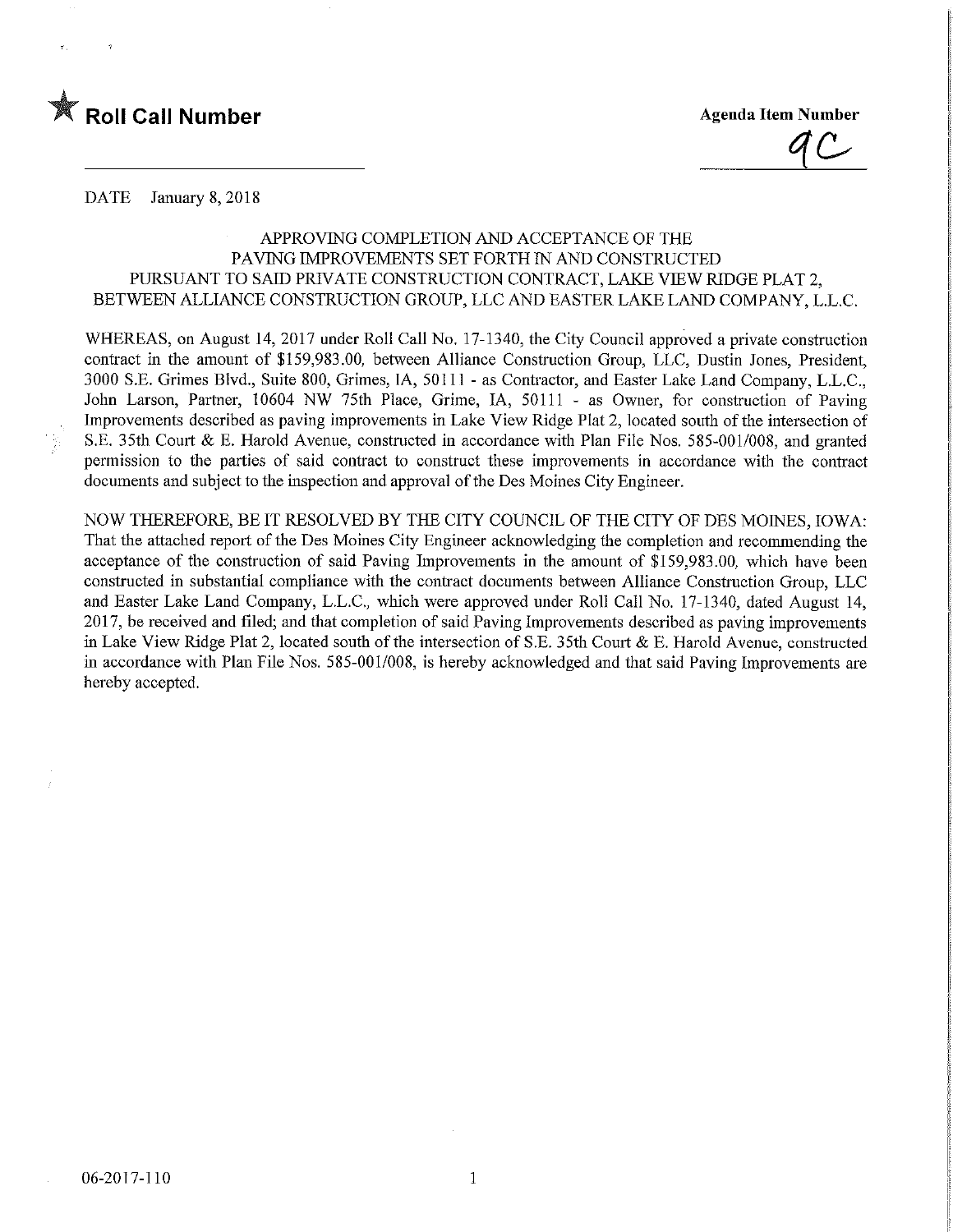

 $4C$ 

DATE January 8, 2018

Activity ID 06-2017-110

Moved by to adopt.

FORM APPROVED:

Kathleen Vanderpool Deputy City Attorney  $\mathbf{P}^{\text{max}}$ 

'^"^Zy^-^- '•

Funding Source: All project costs are to be paid by the Owner(s), Easter Lake Land Company, L.L.C.

| <b>COUNCIL ACTION</b> | <b>YEAS</b> | <b>NAYS</b> | <b>PASS</b>     | <b>ABSENT</b> |
|-----------------------|-------------|-------------|-----------------|---------------|
| <b>COWNIE</b>         |             |             |                 |               |
| <b>BOESEN</b>         |             |             |                 |               |
| <b>COLEMAN</b>        |             |             |                 |               |
| <b>GATTO</b>          |             |             |                 |               |
| <b>GRAY</b>           |             |             |                 |               |
| <b>MANDELBAUM</b>     |             |             |                 |               |
| WESTERGAARD           |             |             |                 |               |
| <b>TOTAL</b>          |             |             |                 |               |
| MOTION CARRIED        |             |             | <b>APPROVED</b> |               |
|                       |             |             |                 |               |
|                       |             |             |                 |               |
|                       |             |             |                 | $X = 1$       |

I, Diane Rauh, City Clerk of said City Council, hereby certify that at a meeting of the City Council, held on the above date, among other proceedings the above was adopted.

IN WITNESS WHEREOF, I have hereunto set my hand and affixed my seal the day and year first above written.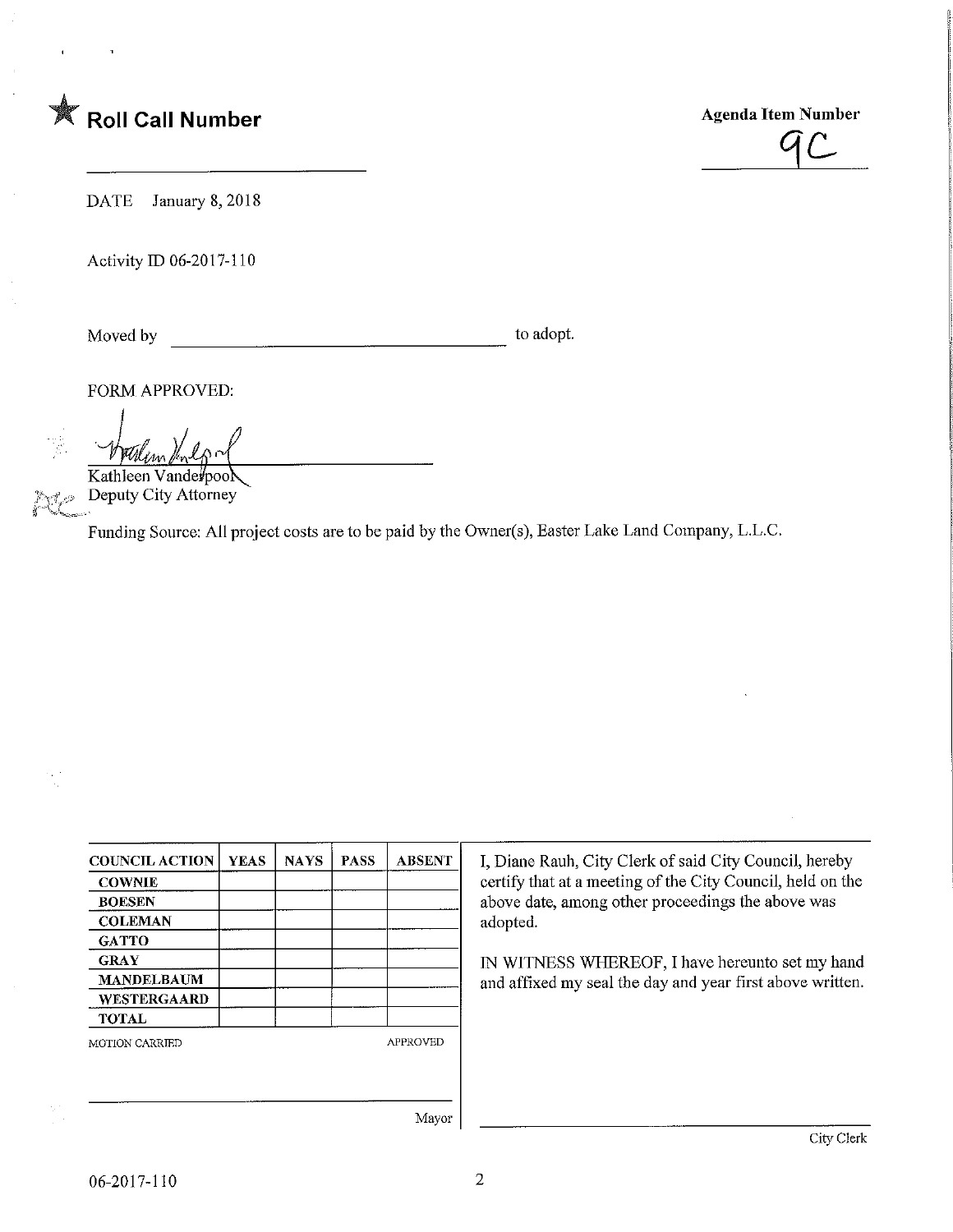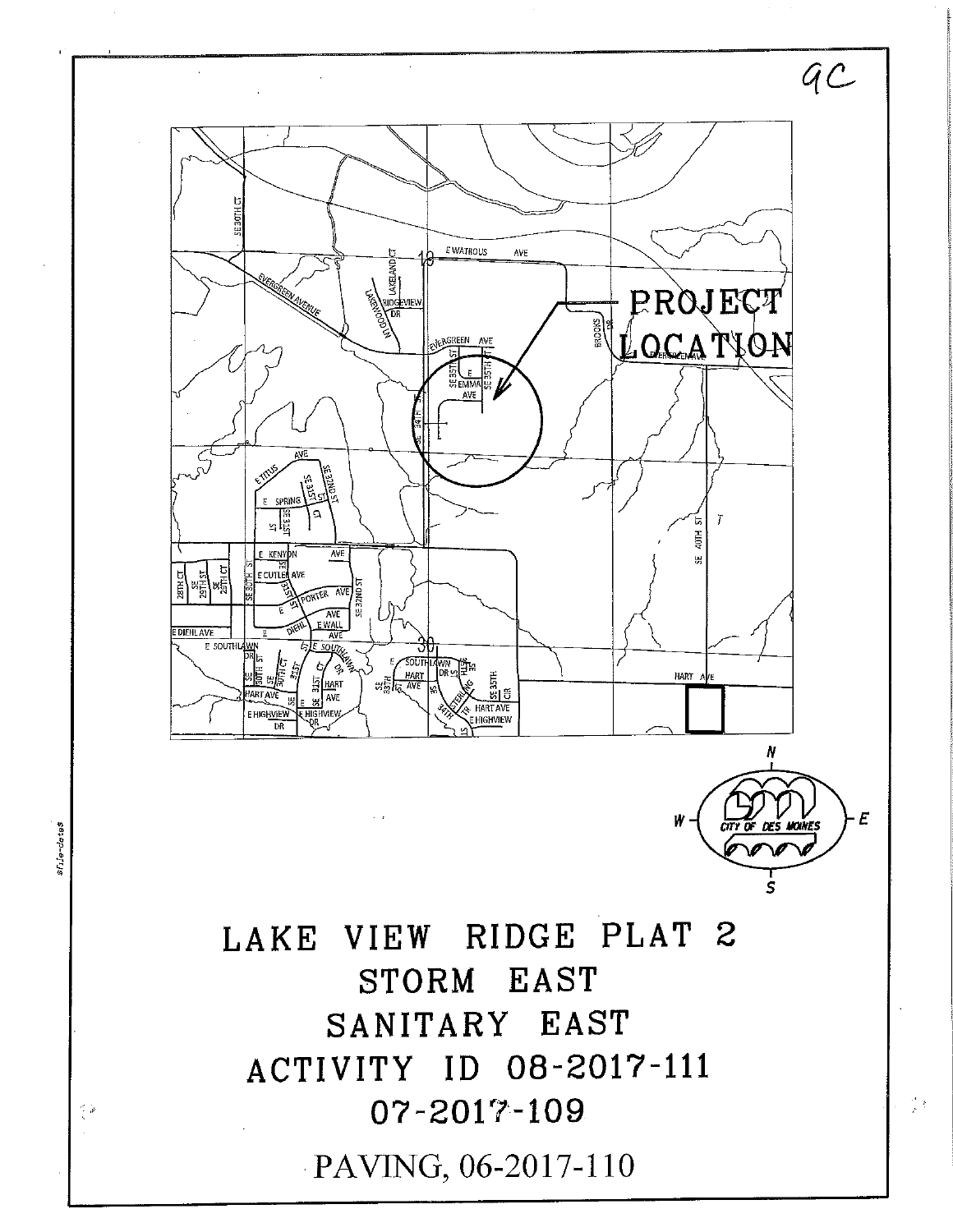January 8,2018



## CERTIFICATION OF COMPLETION ENGINEERING DEPARTMENT

#### AGENDA HEADING:

Approving completion and recommending acceptance of the Private Construction Contract for Paving Improvements Lake View Ridge Plat 2, between Alliance Construction Group, LLC and Easter Lake Land Company, L.L.C..

### SYNOPSIS:

Approve the Des Momes City Engineer's Certification of Completion, acknowledge the completion and accept construction of said improvement.

#### FISCAL IMPACT:

#### Amount: \$159,983.00 As-Built Contract Cost

Funding Source: No Cost to the City of Des Moines; all costs are to be paid by the Owner, Easter Lake Land Company, L.L.C.

#### CERTIFICATION OF COMPLETION:

On August 14, 2017, under Roll Call No. 17-1340, the City Council approved a private construction contract in the amount of \$159,983.00, between Alliance Construction Group, LLC, Dustin Jones, President, 3000 S.E. Grimes Blvd., Suite 800, Grimes, IA 50111 - as Contractor, and Easter Lake Land Company, L.L.C., John Larson, Partner, 10604 NW 75th Place, Grime, IA, 50111 - as Owner, for construction of Paving Improvements described as paving improvements in Lake View Ridge Plat 2, located south of the intersection of S.E. 35th Court & E. Harold Avenue, constructed in accordance with Plan File Nos. 585-001/008, and granted permission to the parties of said contract to construct these improvements in accordance with the contract documents and subject to the inspection and approval of the Des Moines City Engineer.

I hereby certify that the construction of said Paving Improvements described as paving improvements in Lake View Ridge Plat 2, located south of the intersection of S.E. 35th Court & E. Harold Avenue, constructed in accordance with Plan File Nos. 585-001/008, Activity ID 06-2017-110, has been completed m substantial compliance with the contract documents between Alliance Construction Group, LLC and Easter Lake Land Company, L.L.C., which were approved under Roll Call No. 17-1340, dated August 14, 2017 and I hereby recommend that the above Paving Improvements be accepted.

 $\mathbf{1}$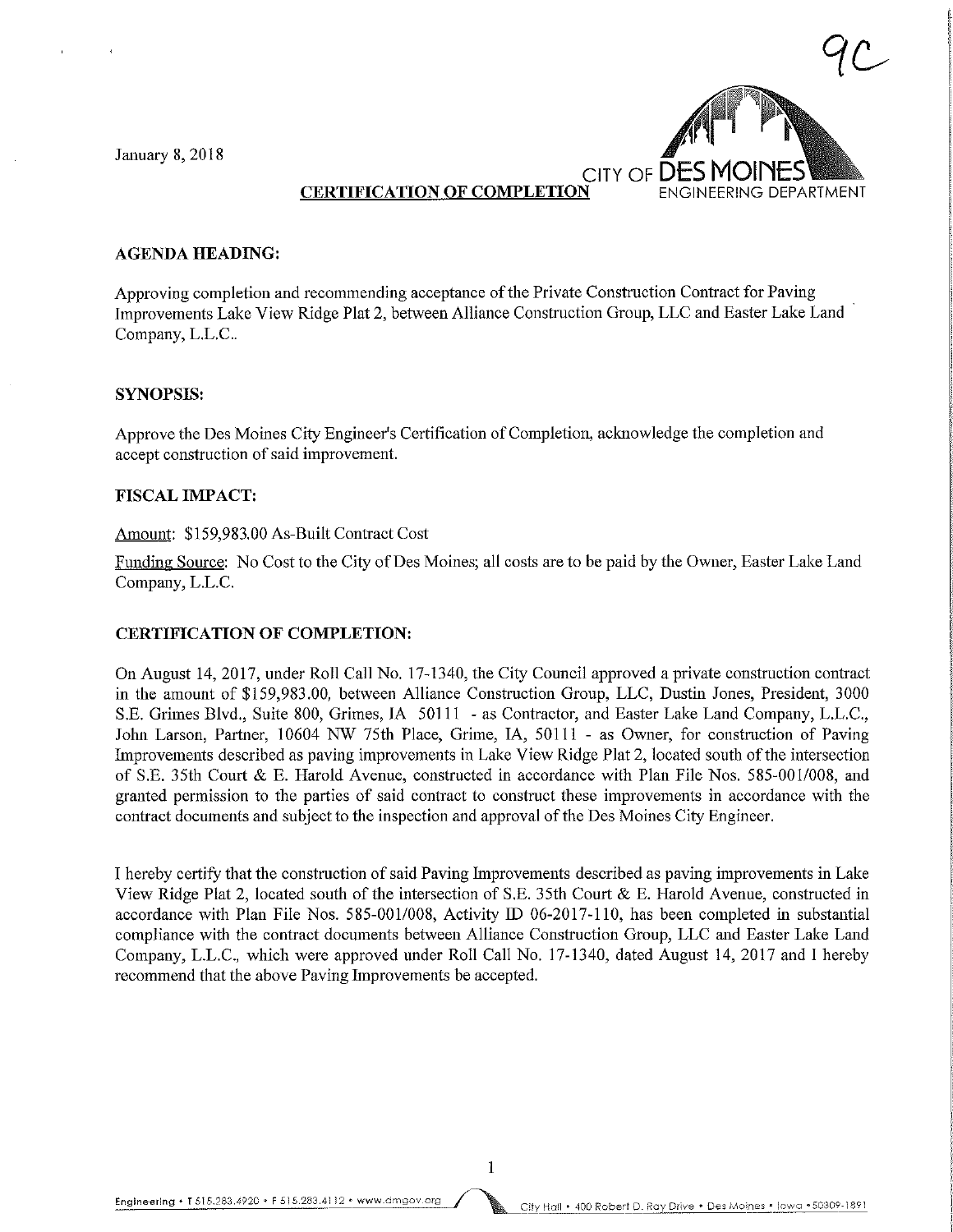I further certify that the amount of completed Paving Improvements is \$159,983.00.

 $i$ wr alfe $\bigcup_{j\in J}a$ 

Pamela S. Cooksey, P.E. Des Moines City Engineer

 $\frac{1}{2}$